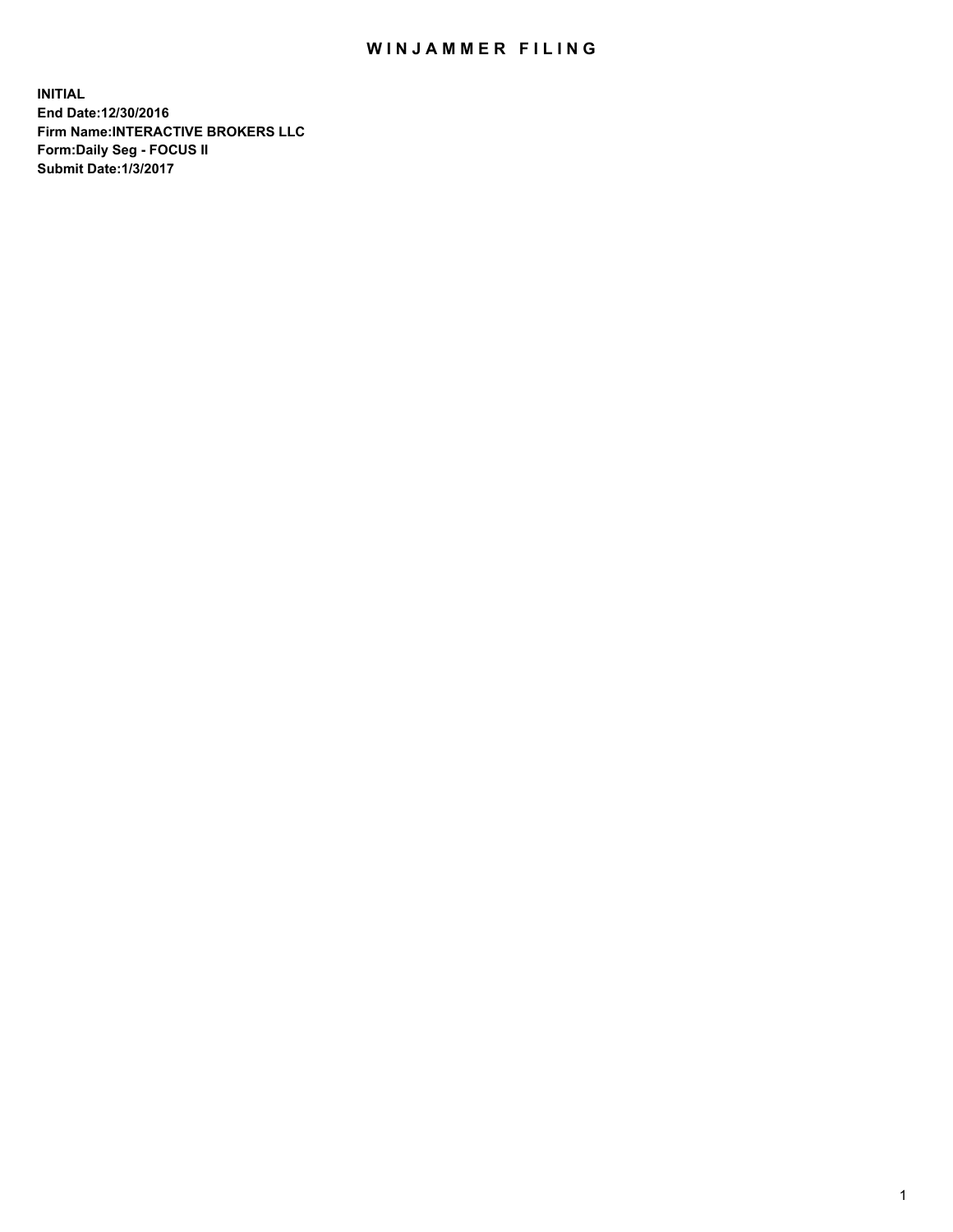## **INITIAL End Date:12/30/2016 Firm Name:INTERACTIVE BROKERS LLC Form:Daily Seg - FOCUS II Submit Date:1/3/2017 Daily Segregation - Cover Page**

| Name of Company<br><b>Contact Name</b><br><b>Contact Phone Number</b><br><b>Contact Email Address</b>                                                                                                                                                                                                                          | <b>INTERACTIVE BROKERS LLC</b><br><b>James Menicucci</b><br>203-618-8085<br>jmenicucci@interactivebrokers.c<br>om |
|--------------------------------------------------------------------------------------------------------------------------------------------------------------------------------------------------------------------------------------------------------------------------------------------------------------------------------|-------------------------------------------------------------------------------------------------------------------|
| FCM's Customer Segregated Funds Residual Interest Target (choose one):<br>a. Minimum dollar amount: ; or<br>b. Minimum percentage of customer segregated funds required:%; or<br>c. Dollar amount range between: and; or<br>d. Percentage range of customer segregated funds required between:% and%.                          | $\overline{\mathbf{0}}$<br>0<br>155,000,000 245,000,000<br>0 <sub>0</sub>                                         |
| FCM's Customer Secured Amount Funds Residual Interest Target (choose one):<br>a. Minimum dollar amount: ; or<br>b. Minimum percentage of customer secured funds required:%; or<br>c. Dollar amount range between: and; or<br>d. Percentage range of customer secured funds required between: % and %.                          | $\overline{\mathbf{0}}$<br>0<br>80,000,000 120,000,000<br>0 <sub>0</sub>                                          |
| FCM's Cleared Swaps Customer Collateral Residual Interest Target (choose one):<br>a. Minimum dollar amount: ; or<br>b. Minimum percentage of cleared swaps customer collateral required:% ; or<br>c. Dollar amount range between: and; or<br>d. Percentage range of cleared swaps customer collateral required between:% and%. | $\overline{\mathbf{0}}$<br>$\overline{\mathbf{0}}$<br>0 <sub>0</sub><br><u>00</u>                                 |

Attach supporting documents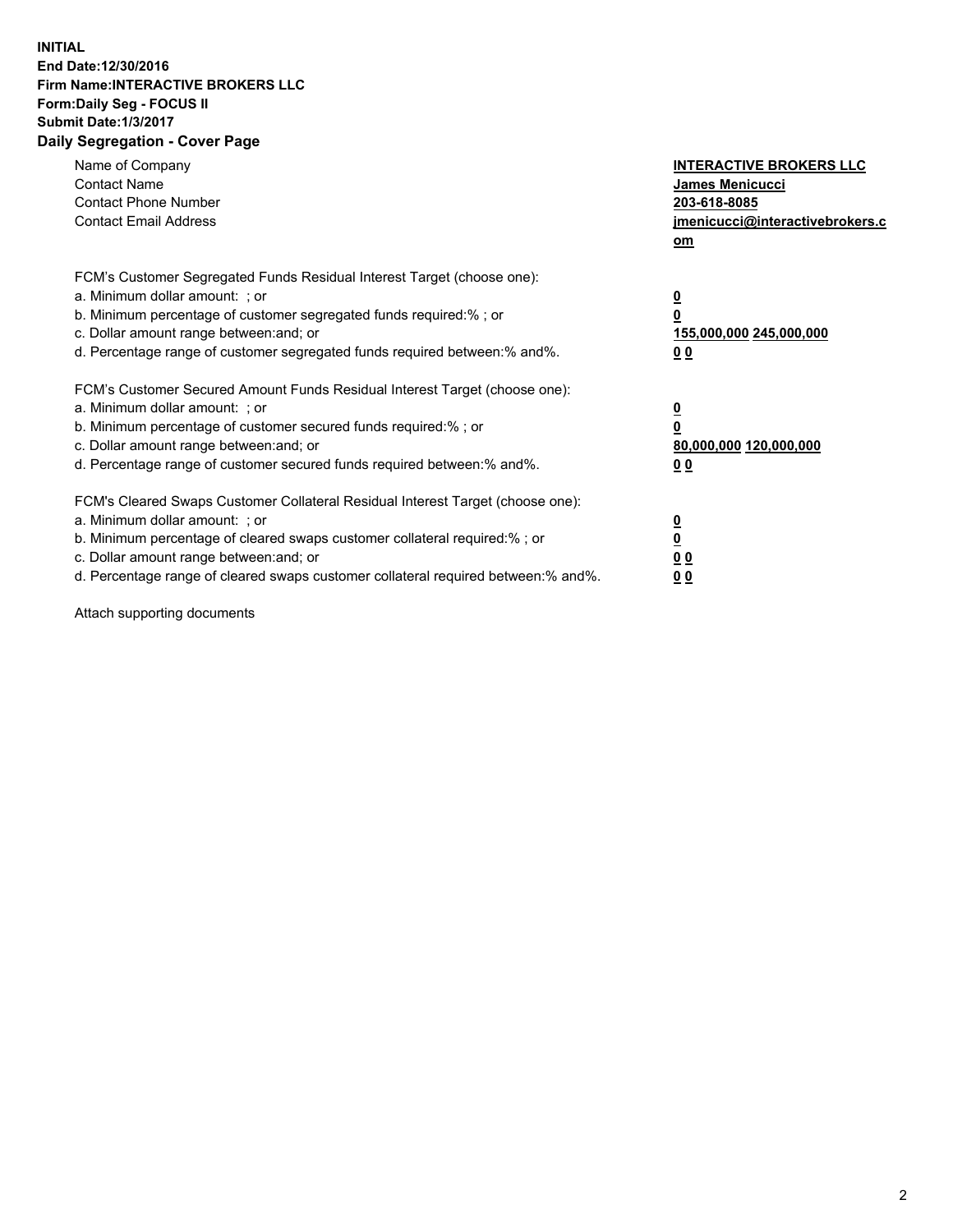**INITIAL End Date:12/30/2016 Firm Name:INTERACTIVE BROKERS LLC Form:Daily Seg - FOCUS II Submit Date:1/3/2017 Daily Segregation - Secured Amounts**

|     | Foreign Futures and Foreign Options Secured Amounts                                                        |                                                      |
|-----|------------------------------------------------------------------------------------------------------------|------------------------------------------------------|
|     | Amount required to be set aside pursuant to law, rule or regulation of a foreign                           | $0$ [7305]                                           |
|     | government or a rule of a self-regulatory organization authorized thereunder                               |                                                      |
| 1.  | Net ledger balance - Foreign Futures and Foreign Option Trading - All Customers                            |                                                      |
|     | A. Cash                                                                                                    | 339,940,777 [7315]                                   |
|     | B. Securities (at market)                                                                                  | 0 [7317]                                             |
| 2.  | Net unrealized profit (loss) in open futures contracts traded on a foreign board of trade                  | 9,231,638 [7325]                                     |
| 3.  | Exchange traded options                                                                                    |                                                      |
|     | a. Market value of open option contracts purchased on a foreign board of trade                             | 160,237 [7335]                                       |
|     | b. Market value of open contracts granted (sold) on a foreign board of trade                               | -27,517 [7337]                                       |
| 4.  | Net equity (deficit) (add lines 1. 2. and 3.)                                                              | 349, 305, 135 [7345]                                 |
| 5.  | Account liquidating to a deficit and account with a debit balances - gross amount                          | 61,127 [7351]                                        |
|     | Less: amount offset by customer owned securities                                                           | 0 [7352] 61,127 [7354]                               |
| 6.  | Amount required to be set aside as the secured amount - Net Liquidating Equity                             | 349,366,262 [7355]                                   |
|     | Method (add lines 4 and 5)                                                                                 |                                                      |
| 7.  | Greater of amount required to be set aside pursuant to foreign jurisdiction (above) or line                | 349,366,262 [7360]                                   |
|     | 6.                                                                                                         |                                                      |
|     | FUNDS DEPOSITED IN SEPARATE REGULATION 30.7 ACCOUNTS                                                       |                                                      |
| 1.  | Cash in banks                                                                                              |                                                      |
|     | A. Banks located in the United States                                                                      | $0$ [7500]                                           |
|     | B. Other banks qualified under Regulation 30.7                                                             | 0 [7520] 0 [7530]                                    |
| 2.  | Securities                                                                                                 |                                                      |
|     | A. In safekeeping with banks located in the United States                                                  | 395,535,078 [7540]                                   |
|     | B. In safekeeping with other banks qualified under Regulation 30.7                                         | 0 [7560] 395,535,078 [7570]                          |
| 3.  | Equities with registered futures commission merchants                                                      |                                                      |
|     | A. Cash                                                                                                    | $0$ [7580]                                           |
|     | <b>B.</b> Securities                                                                                       | $0$ [7590]                                           |
|     | C. Unrealized gain (loss) on open futures contracts                                                        | $0$ [7600]                                           |
|     | D. Value of long option contracts                                                                          | $0$ [7610]                                           |
|     | E. Value of short option contracts                                                                         | 0 [7615] 0 [7620]                                    |
| 4.  | Amounts held by clearing organizations of foreign boards of trade                                          |                                                      |
|     | A. Cash                                                                                                    | $0$ [7640]                                           |
|     | <b>B.</b> Securities                                                                                       | $0$ [7650]                                           |
|     | C. Amount due to (from) clearing organization - daily variation                                            | $0$ [7660]                                           |
|     | D. Value of long option contracts                                                                          | $0$ [7670]                                           |
|     | E. Value of short option contracts                                                                         | 0 [7675] 0 [7680]                                    |
| 5.  | Amounts held by members of foreign boards of trade                                                         |                                                      |
|     | A. Cash                                                                                                    | 63,627,481 [7700]                                    |
|     | <b>B.</b> Securities                                                                                       | $0$ [7710]                                           |
|     | C. Unrealized gain (loss) on open futures contracts                                                        | 7,156,373 [7720]                                     |
|     | D. Value of long option contracts                                                                          | 160,236 [7730]                                       |
|     | E. Value of short option contracts                                                                         | <mark>-27,517</mark> [7735] <b>70,916,573</b> [7740] |
| 6.  | Amounts with other depositories designated by a foreign board of trade                                     | $0$ [7760]                                           |
| 7.  | Segregated funds on hand                                                                                   | $0$ [7765]                                           |
| 8.  | Total funds in separate section 30.7 accounts                                                              | 466,451,651 [7770]                                   |
| 9.  | Excess (deficiency) Set Aside for Secured Amount (subtract line 7 Secured Statement<br>Page 1 from Line 8) | 117,085,389 [7380]                                   |
| 10. | Management Target Amount for Excess funds in separate section 30.7 accounts                                | 80,000,000 [7780]                                    |
| 11. | Excess (deficiency) funds in separate 30.7 accounts over (under) Management Target                         | 37,085,389 [7785]                                    |
|     |                                                                                                            |                                                      |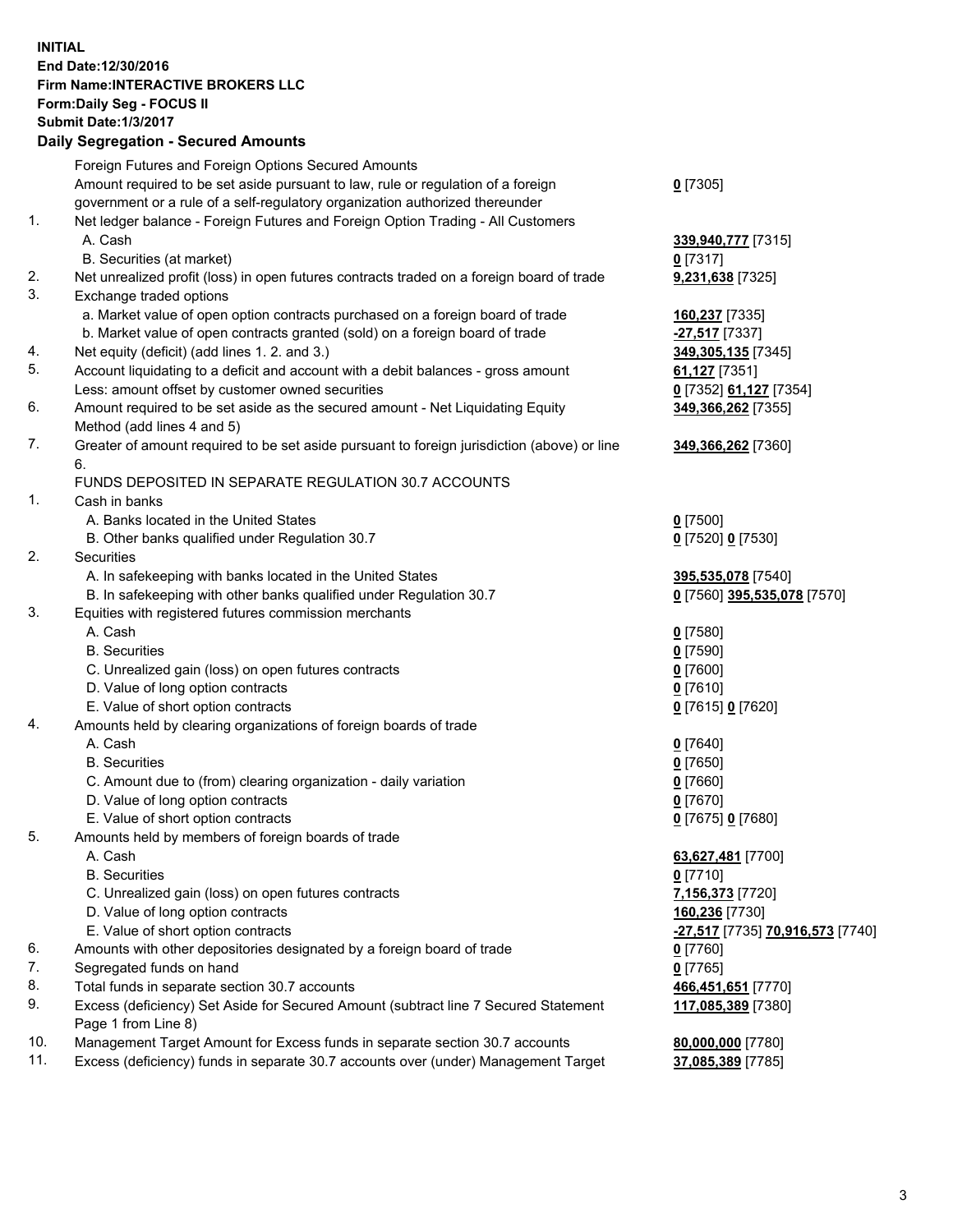**INITIAL End Date:12/30/2016 Firm Name:INTERACTIVE BROKERS LLC Form:Daily Seg - FOCUS II Submit Date:1/3/2017 Daily Segregation - Segregation Statement** SEGREGATION REQUIREMENTS(Section 4d(2) of the CEAct) 1. Net ledger balance A. Cash **3,165,378,053** [7010] B. Securities (at market) **0** [7020] 2. Net unrealized profit (loss) in open futures contracts traded on a contract market **38,856,592** [7030] 3. Exchange traded options A. Add market value of open option contracts purchased on a contract market **125,488,749** [7032] B. Deduct market value of open option contracts granted (sold) on a contract market **-210,959,762** [7033] 4. Net equity (deficit) (add lines 1, 2 and 3) **3,118,763,632** [7040] 5. Accounts liquidating to a deficit and accounts with debit balances - gross amount **168,609** [7045] Less: amount offset by customer securities **0** [7047] **168,609** [7050] 6. Amount required to be segregated (add lines 4 and 5) **3,118,932,241** [7060] FUNDS IN SEGREGATED ACCOUNTS 7. Deposited in segregated funds bank accounts A. Cash **53,967,209** [7070] B. Securities representing investments of customers' funds (at market) **2,066,238,272** [7080] C. Securities held for particular customers or option customers in lieu of cash (at market) **0** [7090] 8. Margins on deposit with derivatives clearing organizations of contract markets A. Cash **24,186,969** [7100] B. Securities representing investments of customers' funds (at market) **1,289,325,551** [7110] C. Securities held for particular customers or option customers in lieu of cash (at market) **0** [7120] 9. Net settlement from (to) derivatives clearing organizations of contract markets **7,591,493** [7130] 10. Exchange traded options A. Value of open long option contracts **125,471,441** [7132] B. Value of open short option contracts **-210,957,376** [7133] 11. Net equities with other FCMs A. Net liquidating equity **0** [7140] B. Securities representing investments of customers' funds (at market) **0** [7160] C. Securities held for particular customers or option customers in lieu of cash (at market) **0** [7170] 12. Segregated funds on hand **0** [7150] 13. Total amount in segregation (add lines 7 through 12) **3,355,823,559** [7180] 14. Excess (deficiency) funds in segregation (subtract line 6 from line 13) **236,891,318** [7190] 15. Management Target Amount for Excess funds in segregation **155,000,000** [7194] **81,891,318** [7198]

16. Excess (deficiency) funds in segregation over (under) Management Target Amount Excess